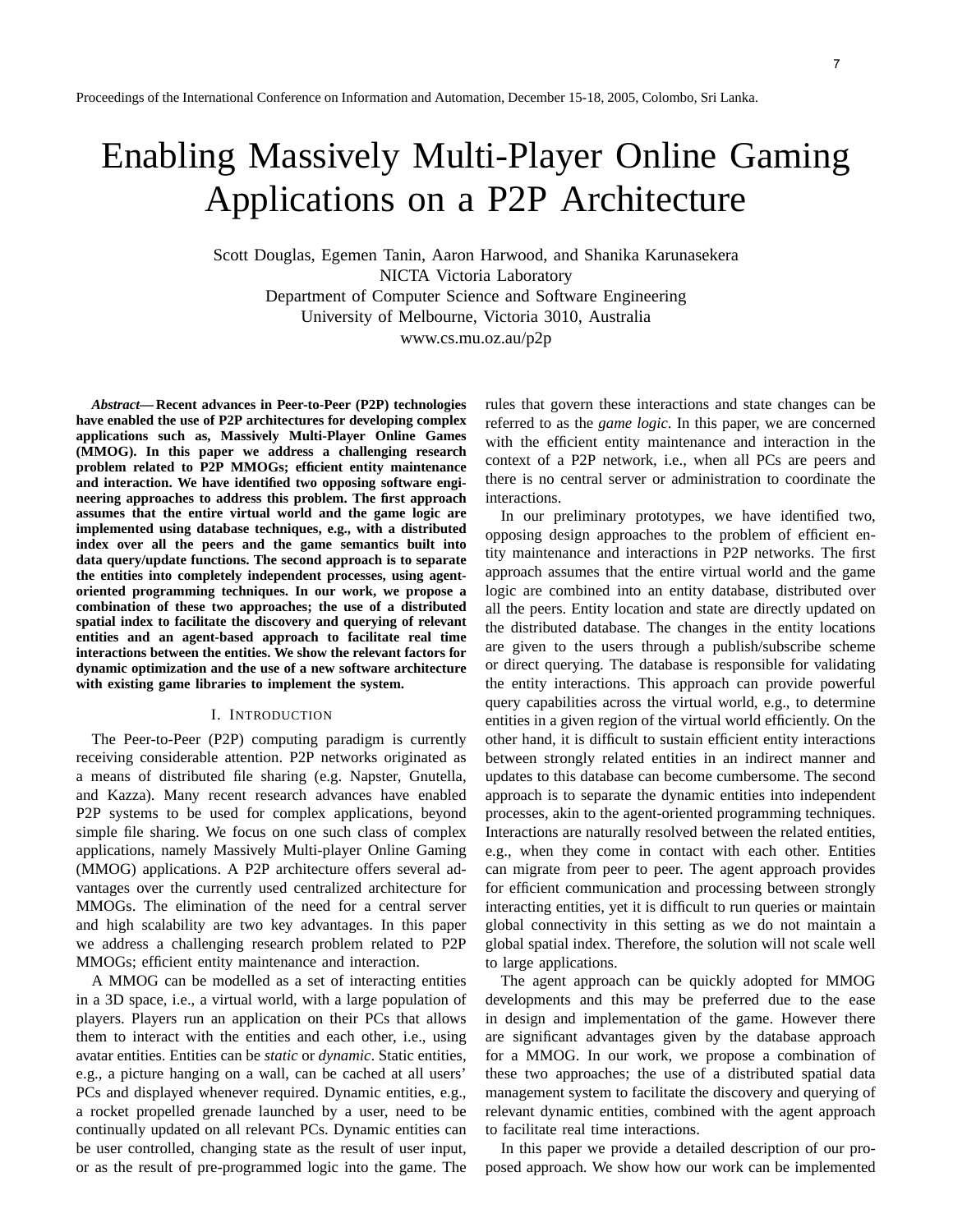using a software architecture that we recently developed for building complex P2P applications. We also show how an existing game library for high performance graphics rendering, *Crystal Space*, can be integrated with a specific game logic using our approach. We make comparisons to other proposed systems for MMOG games and state why our system is a favourable choice. We present a P2P MMOG prototype we have developed using our approach.

# II. RELATED WORK

P2P networks have a number of characteristics that make them particularly suitable to MMOGs. They can be scalable, easily deployable, and more robust than client-server systems. The challenge is to dynamically organize the network in a way it provides an efficient communication mechanism between many interested parties. Typically the communication overheads are dominated by frequent updates informing players about opponents' positions, directions, and other characteristics. Consequently, low update latency and update filtering is critically important to MMOGs.

An early P2P game is MiMaze [1], which uses all-to-all communications through IP multicasting for player updates. This approach does not scale well as it suffers from bottlenecks. MMOGs often host many thousands of participants at any time and, therefore, communication must only occur within subsets of distributed entities, i.e., mutable spatial objects in the virtual world, while allowing for a global sense of existence in a larger setting. The performance and scalability of the game is thus dependent on successfully determining subsets, often referred to as interest management [2], from a globe of many participants. Interest management schemes can be broadly classified as either *neighbor based* in which peers maintain a list of nearby entities with which to communicate, and *region based* in which updates are performed through queries on regions.

#### *A. Neighbour based interest management*

Kawahara et al. [3] have proposed a neighbor based interest management algorithm which uses Euclidean distance within the virtual world as an heuristic to form connections. The algorithm suffers from network partitions as groups of entities move apart from each other. The authors state that this can be overcome by using random introductions via a bootstrap node, however, this makes the system reliant on a central peer.

The Solipsis protocol [4] addresses network partitions by ensuring that the position of neighboring entities form a convex hull around the player, that is, the angle between any two adjacent neighbours is less than 180 degrees. This scheme has a communication and computational overhead, since each entity must check the distance between each disconnected pair of neighbors and inform them of new connections each time an entity moves.

#### *B. Region based interest management*

Region based methods assign a region of the virtual space to a coordinating peer. This peer is responsible for propagating updates to all entities within its area and similarly entities must send their updates to it.

Knutsson et al. [5] describe a P2P game which uses a region based approach called SimMud. SimMud assigns each region an ID which is mapped via a hash function to peers in the network. By assigning the region coordinator to the root of a multicast group, players can easily subscribe to region updates.

Bharambe et al. [6], [7] propose the use of the Mercury routing protocol for updates. A publish-subscribe system is built from this by applying queries over an extended period of time. The source of the query then receives updates on objects within the query range.

#### *C. Our Contribution*

Our work can be classified as a region based approach. We use a distributed data structure [8] over a base P2P protocol such as Chord [9] or FLOC [10] to find nearby entities with which we form connections for interactions afterwards. Hence, we are decoupling the process of querying a region of the virtual world (along with global entity maintenance) from interaction management between entities (e.g., a set of players in a virtual room). Named as the spatial data service (SDS), the distributed spatial data index that we developed provides a means to insert, delete, query and modify objects in a multidimensional space. Entities register an event region, a region of space which is guaranteed to contain the entity for some time, with SDS. Entities can query SDS to find nearby objects with which direct connections can be formed. This performs effective interest management by minimizing the number of connections, removes routing delays between peers for updates since peers connect directly, does not rely on introduction by neighboring peers to form new connections, and uses little CPU resources to maintain potential neighbors. We maintain the global connectivity and query facility between all the entities without a need for frequent updates on the index. The interacting entities communicate with each other frequently while they send summary updates to the SDS about their positions when needed.

# III. ENTITY MAINTENANCE AND INTERACTIONS

Consider the set of entities,  $V$ , as points in the virtual space. Each point,  $u \in V$ , is given a position,  $p_u$ , velocity,  $v_u$ , and an *event region,*  $e_u$ *.* Position and velocity are examples of entity attributes. The event region defines the area of space the entity is guaranteed to be in within a given time limit and will be interested in.

Two entities are said to interact when an event from one entity is received by another entity. In our work we consider all interactions to be pairwise. For any two entities,  $u$  and  $v$ , the number of events that  $u$  receives from  $v$  (and vice versa) is proportional to the required accuracy for which changes in  $v$ 's attributes must be perceived by  $u$ . E.g., Fig. 1 shows  $v$ changing its position attribute to  $v'$  while u stays fixed. The number of events that  $u$  must receive from  $v$  is a function of attributes like the velocity of  $v$ , the distance from  $u$  to  $v$ , the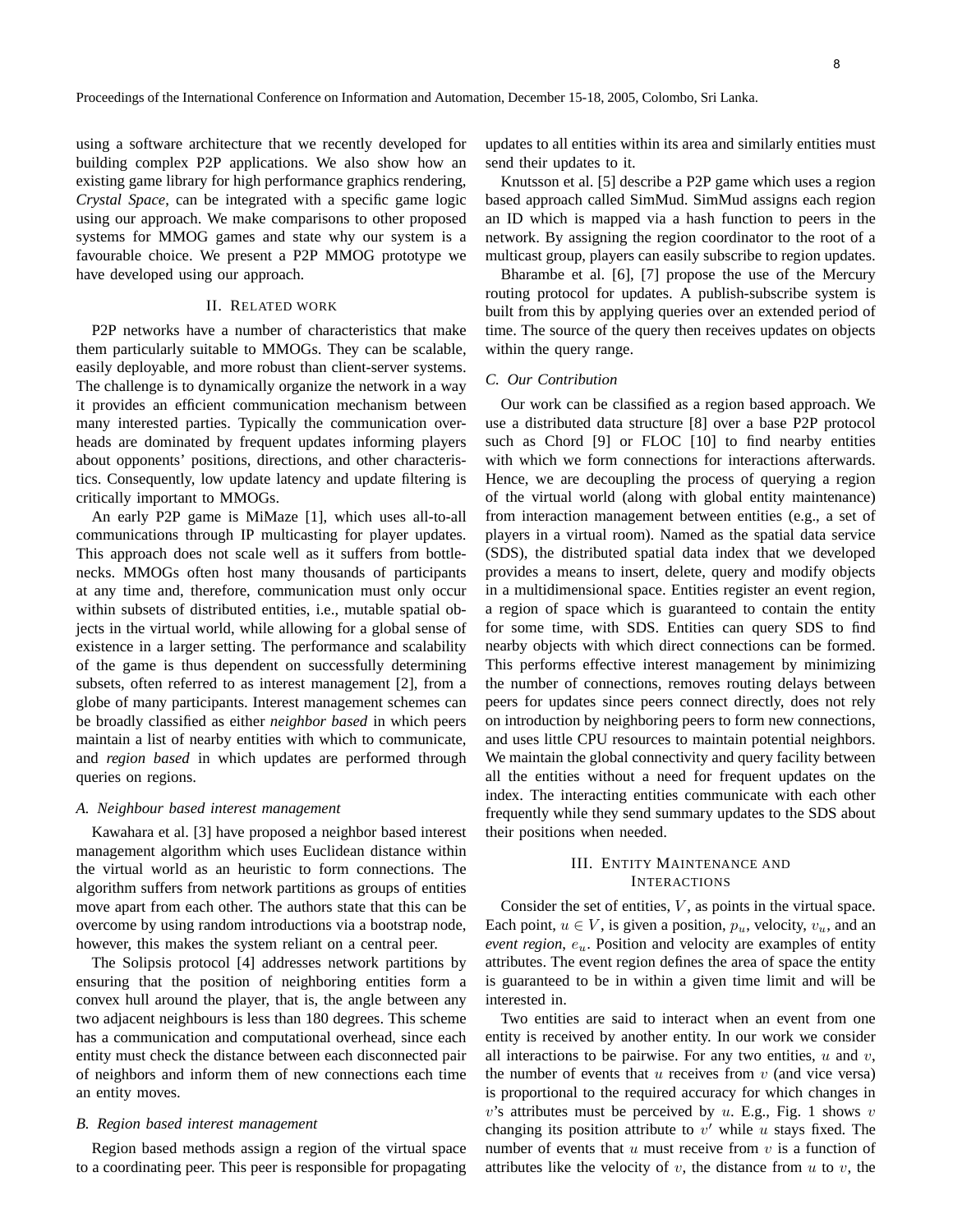angle that  $v$ 's motion makes with  $u$ 's line of sight, etc. Fast perpendicular motion that is very close to  $u$  requires many events, while slow motion that is at a great distance from  $u$ and/or perhaps obscured by other entities requires few events. Note that the relationship is not symmetrical.



Fig. 1. Motion between entities.

The number of required events to be received by  $u$  from v leads to a bitrate requirement,  $b_{v,u}$ , when u and v are distributed over the Internet. In general  $b_{u,v}$  is not equal to  $b_{v,u}$ .

Similarly, event transmission times must observe a maximum allowable delay if they are to be effectively applied. Let  $d_{v,u}$  be the maximum allowed delay for events from v to reach u and similarly  $d_{u,v}$  is the maximum allowed delay for events from  $u$  to  $v$ ; these delay constraints are not necessarily equal.

#### *A. Event regions*

An event region,  $e_u$ , for entity u is defined and is initially centred at u. The entity can move within this event region while the centre of the event region stays fixed.

Fig. 2 shows a number of event regions distributed in two dimensional space and indexed by a MX-CIF quadtree (the entities are shown at the centre of each event region but are not stored in the index). This model basically forms the base for our approach. Overlapping regions are used to establish the extent of network connections between entities that will interact and require frequent communication while the spatial data structure [8] is used for global maintenance, i.e., as a registry for all the entities.



Fig. 2. Event regions, depicted as solid line rectangles, in a quadtree index, depicted by dashed lines. Entities are shown as solid points and thick lines between entities represent possible network connections for communicating events.

#### *B. Moving entities*

Generally, as an entity, say  $u$ , moves through the space, the spatial data index must be updated with the new event region. Using a buffer zone to obtain hysteresis, updates can be required only when u moves further than a distance  $ch_u$ from the centre of  $e_u$ , where  $0 < c < 1$  is a chosen constant. When an update is required, the new centre for  $e<sub>u</sub>$  becomes the location of  $u$  and this information is entered into the spatial data index. It follows that for a constant velocity of  $v<sub>u</sub>$ , entity u can cause a maximum of  $\frac{v_u}{c h_u}$  spatial data index updates per time unit.

## *C. P2P connections*

Consider the undirected simple graph  $G = (V, E)$ , where  $(u, v) \in E$  iff  $e_u$  and  $e_v$  intersect. Let  $I_{u,v} = 1$  if the respective event regions intersect and  $I_{u,v} = 0$  otherwise. The graph G does not directly represent connections between peers. For generality, we consider the set of peers, P, or PCs, as one peer for each player and a many-to-one assignment function,  $Assign: V \rightarrow P$ . While it may be assumed that player controlled entities are always attached to that player's peer, this may not be optimal at all times for all entities. Computer controlled entities that move large distances through the space may be reassigned to different peers over time.

Two distinct peers  $s, t \in P$  may be required to make a P2P connection if for any two entities u and v:  $I_{u,v} = 1$ , and either (i)  $Assign(u) = s$  and  $Assign(v) = t$  or (ii)  $Assign(u) = t$ and  $Assign(v) = s$ .

#### *D. Bitrate and delay requirements*

The bitrate and delay requirements between two peers,  $s, t \in P$ , is a function of the entities assigned to s and t and hence ultimately on the bitrate and delay requirements between entities. Let

$$
B_{s,t} = \sum_{u,v \colon Assign(u)=s, Assign(v)=t} b_{u,v}
$$

be the bitrate required from s to t and similarly  $B_{t,s}$  is the bitrate required in the opposite direction; these bitrates are not necessarily equal. Let

$$
D_{s,t} = \min_{u,v \colon Assign(u)=s, Assign(v)=t} \{d_{u,v}\}\
$$

be the maximum allowed delay from  $s$  to  $t$  and similarly  $D_{t,s}$  is the maximum allowed delay from t to s; these delay constraints are not necessarily equal.

Let  $N_s$  be the neighbour set of s. Then the total bitrate requirements for s is

$$
B_s = \sum_{t \in N_s} (B_{s,t} + B_{t,s}).
$$

Similarly the maximum allowed delay by  $s$  is

$$
D_s = \min_{t \in N_s} \{D_{s,t}\}.
$$

If peer s cannot supply the required bitrate then some interactions will need to be discarded. If the maximum allowed delay is exceeded then synchronization errors may be observed.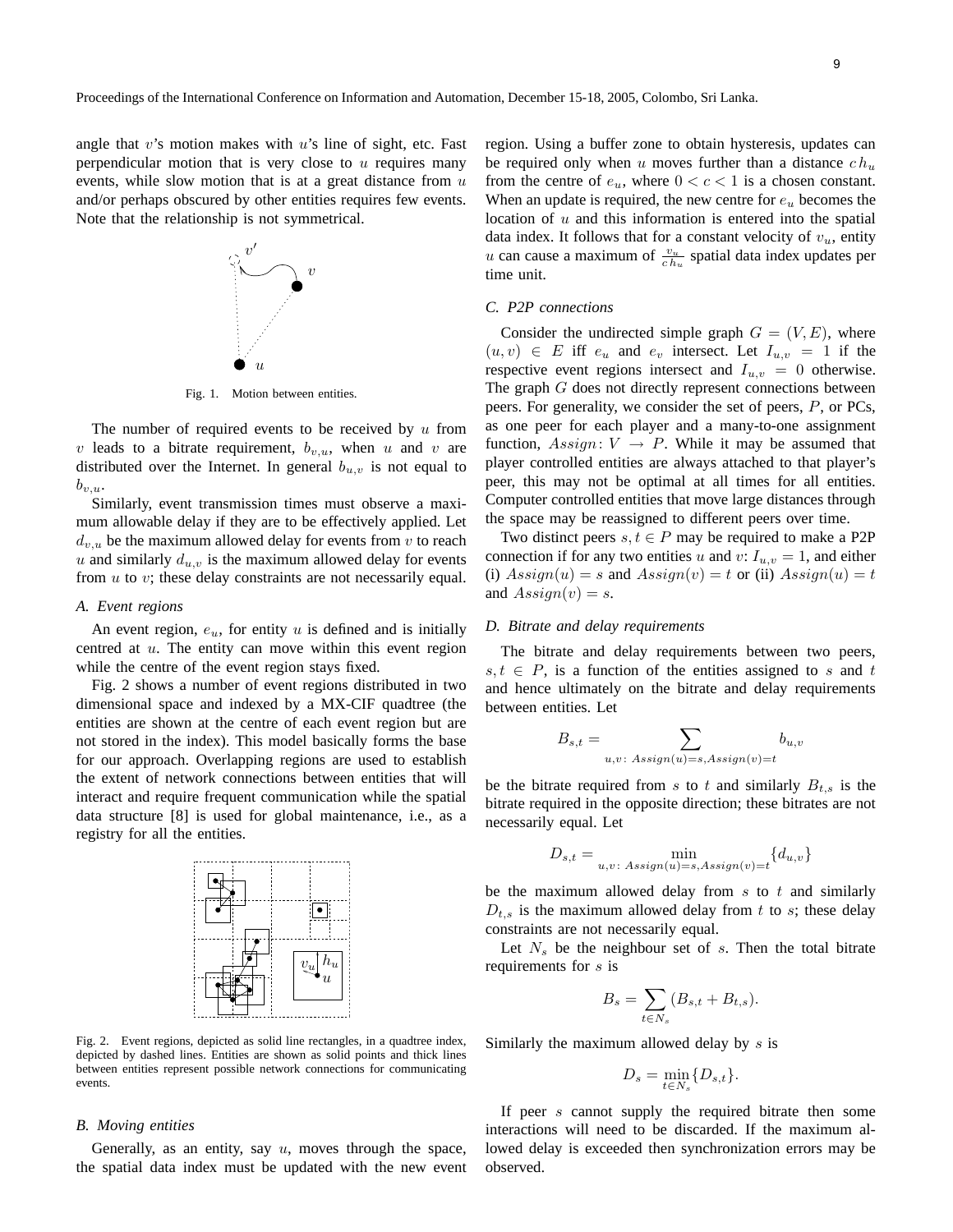Note that in general the peer s will need to provide more bitrate than  $B_s$  since the spatial data index also requires communications to maintain. The additional bitrate requirements on peer s due to the spatial data index accesses is essentially the superposition of update rates over entities assigned to s. Let us simply write  $\omega_s$  to represent this bitrate requirement.

# *E. Dynamic optimization of interactions*

Find an assignment function,  $Assign^*$  that allows the largest  $h_u$  for each  $u \in V$ , while maintaining for all s that

$$
B_s + \omega_s \le B_s^{max},
$$

where  $B_s^{max}$  is the maximum bitrate provided by peer s, and

$$
D_s \ge D_{t,s}^{actual} \text{ for all } t \in N_s,
$$

where  $D_{t,s}^{actual}$  is the actual network delay from t to s.

Note that the optimization is dynamic because the computation of bitrate and delay requirements assumes that a given  $h_u$  has been specified in order to locate entities that are near enough to interact (and hence generate bitrate/delay requirements). Our proposed solution lets the optimization to grow and shrink  $h_u$  in iterations.

Clearly, the size of  $N_s$  is partly determined by  $h_u$  for entities assigned to s. A small  $h_u$  admits less connections than a large  $h_u$ . However as  $h_u$  becomes small then the frequency of spatial data index updates for s becomes large, given a constant  $v_s$ . In the other extreme, if  $h_s$  is allowed to grow unboundedly then the number of spatial data index updates approaches zero. At the same time though, the size of  $N_s$ increases to include all peers in the system (since all entity event regions will intersect) which places unscalable demands on the bitrate and delay requirements for s.

The assignment function also partly determines the size of  $N<sub>s</sub>$  since if two entities are assigned to s then interactions between them do not lead to communication. The assignment function must also satisfy delay requirements. In this case it ensures that delays incurred between peers do not lead to delay in excess of what is specified by entity interaction requirements. In some cases, it may be necessary to migrate a player's avatar entity to a different peer in order to satisfy the delay requirements. In other cases, the requirements cannot be satisfied and the solution may then lie in using specific degradation rules given the MMOG semantics.

#### IV. SOFTWARE ARCHITECTURE

We used the OPeN (Open Peer-to-peer Network) application development framework [11] developed in our previous work to build the initial prototype of a P2P MMOG. In this section we introduce the OPeN architecture framework and some of the services that are used for building the game prototype.

## *A. OPeN architecture*

The OPeN architecture, is a layered architecture which facilitates the development of complex P2P applications. The layers of the OPeN architecture are shown in Fig. 3. Applications, which reside in the top layer, the Application layer, can use the services available in the next layer, the Core Services layer. The Core Services layer provides a number of reusable services. P2P protocols and connectivity related functions are managed by the Connectivity layer. Each layer in the architecture, through well-defined interfaces, provides functionality for the higher layers to use. This allows P2P applications to be developed with the appropriate level of abstraction without tight coupling to the underlying P2P protocol.

Following are some of the highlights of the OPeN architecture:

- Abstraction, provided by a layered architecture with each layer providing a higher level of abstraction, completely hides the network and protocol details from applications.
- Interoperability across protocols, provided by the design of the connectivity layer, provides a protocol independent interface to the Core Services layer.
- Delegation, supported through a service-oriented architecture, allows a service to delegate tasks to other peers that support the same service.
- Extendibility, provided by a plug-in architecture where new services and protocols can be plugged.
- QoS Management, supported at each layer of the architecture.

We have already implemented, using the OPeN architecture, several protocols, services, and applications to demonstrate how it meets the architectural objectives stated above [12]. The following sections describe the Spatial Data Service (SDS), Entity Interaction Service (EIS) and the P2P MMOG application which are relevant to the work presented in this paper.

# *B. P2P MMOG*

Figure 4 shows the high level architecture for the P2P MMOG prototype we have developed, which uses an Entity Interaction Service (EIS), combined with SDS for efficient entity maintenance and interaction. EIS uses an Entity Interaction Protocol (EIP) for communication between peers.



Fig. 4. Game communication architecture.

A distributed P2P virtual world, represents entities in a virtual game space [13]. Users can participate in the virtual world by locating themselves in the space, which would then display the space visible to the user. Users can then interact with the environment by inserting/deleting entities in the space and can move through the space. They can also jump to remote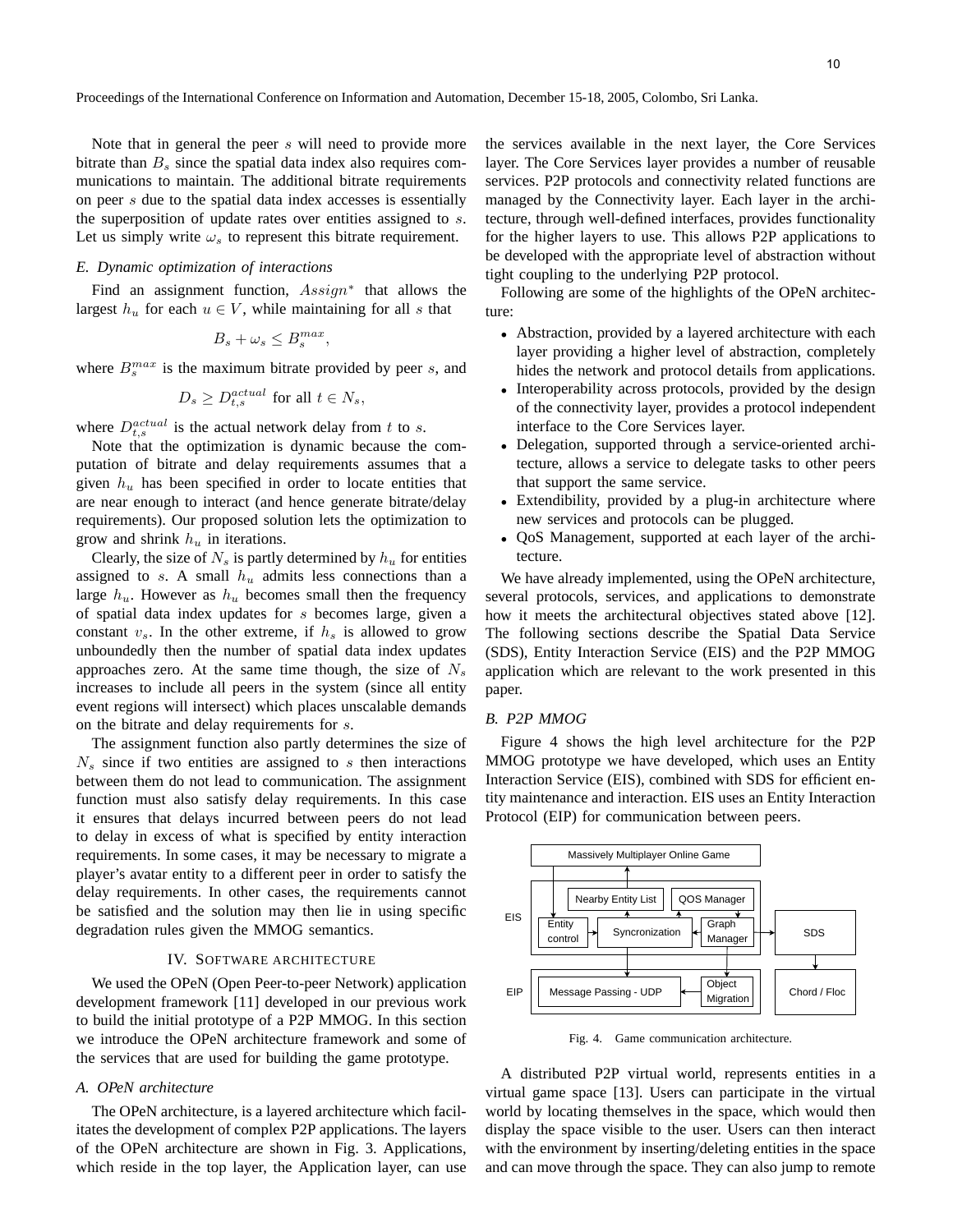Proceedings of the International Conference on Information and Automation, December 15-18, 2005, Colombo, Sri Lanka.



Fig. 3. OPeN layered architecture.

locations in space using the SDS querying mechanisms. The game application uses the services provided by the SDS, to manipulate the virtual world through insert, delete, and query operations. SDS manages the entities in the virtual world, and therefore, the application developer does not have to know the details of how or where the entities are stored in the system. Given a region, all the entities (using their individual event regions) can be retrieved for that region. The interactions between these entities are facilitated through EIS. We used an existing library, Crystal Space, for high performance graphics rendering. Fig. 5 shows the screen shots from the P2P MMOG prototype.



Fig. 5. A screen shot of a P2P MMOG prototype that is under development in our labs.

# *C. Spatial Data Service (SDS)*

SDS supports the querying, insertion, and deletion of spatial data. Our querying capabilities support range queries (also known as window queries) and nearest neighbour queries on multi-dimensional data. This is based on our recent research which supports distributed queries for spatial data in a P2P network [8]. SDS uses a distributed quadtree index where nodes of the tree are service objects, called control points, which are hashed onto a P2P network using a base P2P protocol (e.g., Chord). SDS can be used in a P2P MMOG as a global registry for entities.

Our current SDS implementation uses the Chord protocol but any key based routing protocol can be used. Spatial objects (in our case, the event regions for the entities in a game) are inserted into the SDS by routing queries to the appropriate control points.

### *D. Entity Interaction Service (EIS)*

EIS is responsible for coordinating entity communication, both initiating connections and the sending and receiving of update messages. It provides a consistent view of the virtual world by maintaining a list of nearby up to date entities, which can be accessed by the application for rendering and other game specific processing. The graph manager module (Figure 4) in the EIS handles the topology of interaction through queries to the SDS to determine intersecting event regions. Essentially, it finds nearby entities with which to interact. The quality of service (QOS) manager keeps account of bandwidth usage which can be altered by adjusting the event region as required. Entity logic such as avatar movement and action is handled by the application. Changes in entity state are passed to the entity control module in the EIS, which in turn results in publication of this change to interested entities through messages passed by the synchronization module.

Update messages are handed to the EIP which is responsible for passing them over the Internet with UDP. It is also responsible for event ordering and time synchronization. The interoperability of the service layer allows objects to migrated at any time. As described in section III-E this can be used to ensure the latency requirements are met. The logic which decides when and to which peer this takes place is also located in the protocol.

### V. CONCLUSION

In this paper, we propose the combination of a distributed spatial data management strategy and an agent-oriented programming approach to maintain entities and allow for efficient interactions in a P2P MMOG. We define a dynamic optimization problem which takes into account factors such as bitrate and delay requirements between entities, in this context. We also show how our existing software architecture for building complex P2P applications can be applied to implement our proposed system. We make use of a spatial data service combined with an interaction management service to build a P2P MMOG.